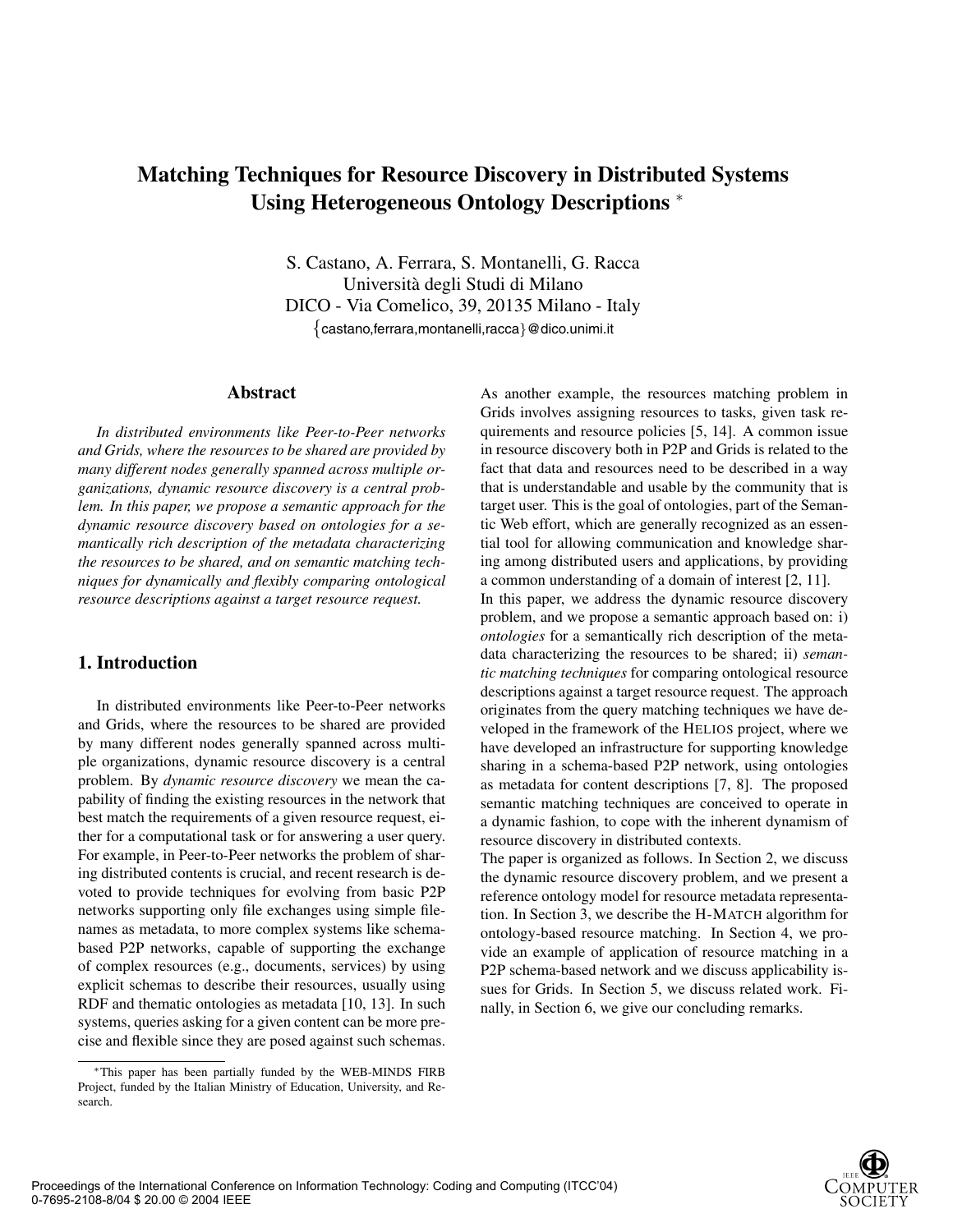# **2. The proposed approach to resource discovery in distributed environments**

A node provides different kind of resources to the network: i) *data/contents*, such as structured, semi-structured, or unstructured data (e.g., relational databases, XML documents): ii) *services*, such as Web services or remote procedures; iii) *physical resources*, such as computational resources (e.g., processor types, storage capabilities). In our approach, metadata related to the resources that a node exposes to the network are described by means of a node ontology. The use of an ontology for specifying resource metadata allows us to exploit Semantic Web techniques for knowledge representation, to provide a semantically rich representation of the resources of interest in terms of concepts, properties, and semantic relations. A node ontology is organized in a two-layer architecture (see Figure 1) where the upper layer represents the *resource knowledge* and the lower layer represents the *network knowledge* of a given node, respectively.



# **Figure 1. Reference ontology architecture of a generic** node N

For a given node N, the Resource Knowledge Layer describes the metadata knowledge of the resources N exposes to the network. The Network Knowledge Layer describes the knowledge that N has of other nodes of the system for the effective routing of target requests. Such knowledge depends on the goal to be pursued (e.g., knowledge on semantic neighbors of N in a P2P network to support dynamic thematic communities/semantic routing protocols [8]).

### **2.1. Resource description model**

Resource metadata are organized in the ontology layers according to a model based on *properties*, *concepts*,

*semantic relations* and *location relations*, formally defined as follows.

Given a set  $N$  of names and a set  $T$  of pre-defined basic data types (e.g., basic data types of XML Schema or RDF [1, 4]), a node ontology  $N\mathcal{O}$  is defined as a 4-tuple of the form  $\mathcal{NO} = (P, C, SR, LR)$ , where:

- *P* is a set of properties. A property  $p \in P$  is defined as a pair of the form  $p = (n_p, dt_p)$ , where  $n_p \in \mathcal{N}$  is the property name, and  $dt_p \in T \cup RC$  is the property data type, either a basic type or a resource concept. A set of property constraints *PC* is defined for properties. Each property constraint associates a property *p* with a concept *c*, by specifying the minimal cardinality of *p* in *c*. A property constraint  $pc \in PC$  is a 3-tuple of the form  $pc = (p, c, k)$ , where  $p \in P$  is a property,  $c \in C$  is a concept, and  $k \in \{0, 1\}$  is the minimal cardinality associated with *p* when applied to *c*. We call strong properties the properties with  $k = 1$ , and weak properties the ones with  $k = 0$ .
- $C = RC \cup NC$  is a set of concepts of  $N\mathcal{O}$ , where  $RC$ is a set of *resource concepts* in the resource knowledge layer, and *NC* is a set of *network concepts* in the network knowledge layer. A concept  $c \in C$  is defined as a pair of the form  $c = (n_c, PC_c)$ , where  $n_c \in \mathcal{N}$  is the concept name, and  $PC_c \subseteq PC$  is a set, possibly empty, of property constraints.
- *SR* is a set of semantic relations. A semantic relation  $sr \in SR$  is defined as a binary relation of the form  $sr(c, c')$ , where *c* and  $c' \in RC$  are the resource concepts and *sr* is the relation holding between them. Semantic relations state the kind of semantic dependency/connection holding between two concepts in the ontology. Example of semantic relations are same-as, kind-of, part-of, associates.
- *LR* is a set of location relations. A location relation  $lr \in LR$  is defined as a binary relation of the form  $lr(c, c')$ , where  $c \in RC$  is a resource concept in the resource knowledge layer and  $c' \in NC$  is a network concept in the network knowledge layer, respectively.

### **3. Matching techniques for resource discovery**

The ontology resource description model is exploited to perform dynamic matching at different levels of depth, with different degrees of flexibility and accuracy of results by taking into account different levels of richness in resource descriptions and considering various metadata elements (e.g., resource name, resource properties) separately or in combination. In this Section, we first describe the requirements and foundations of the H-MATCH algorithm.

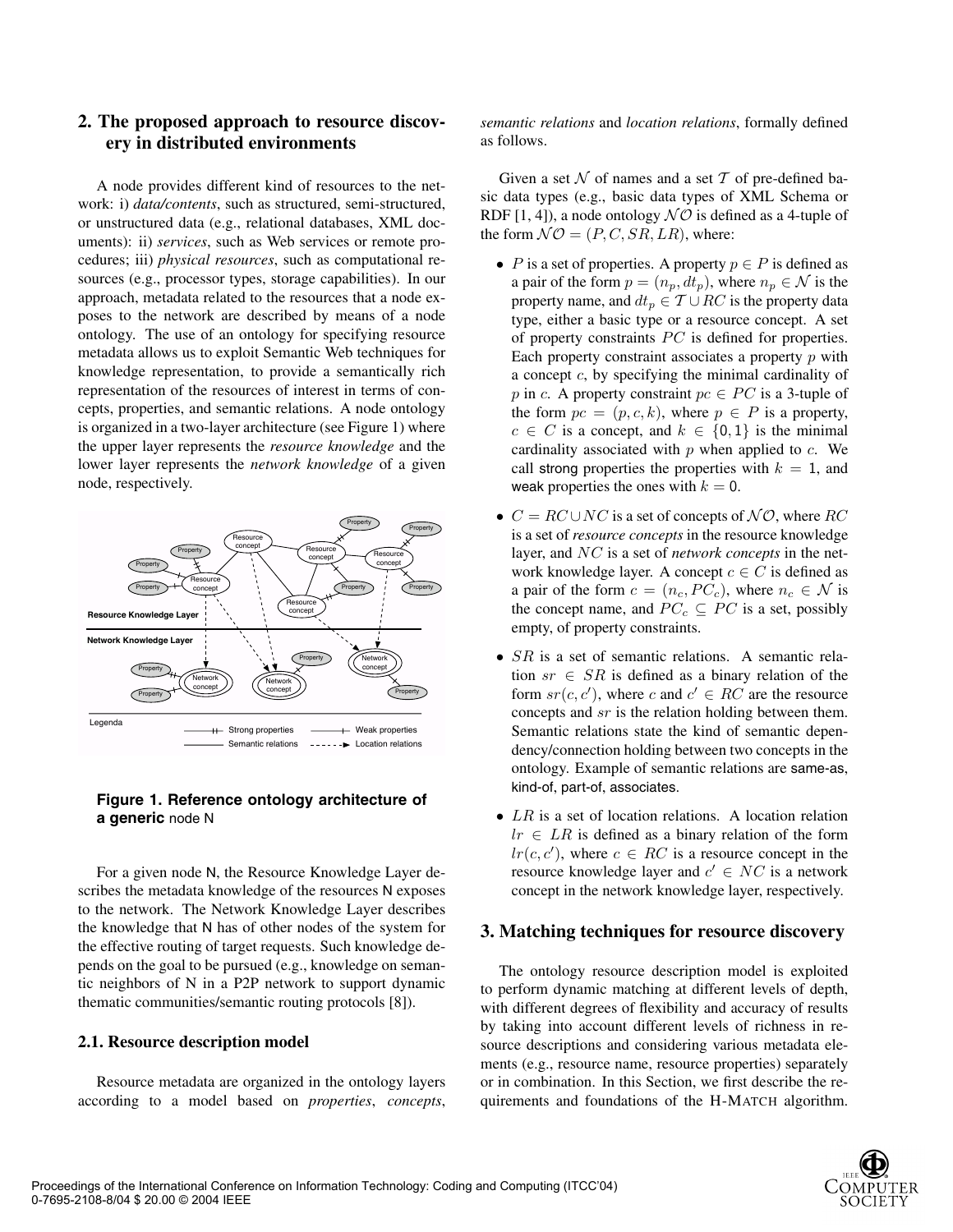Then, we illustrate H-MATCH and its matching models. The matching techniques presented in this paper rely on our experience in developing i) schema matching techniques in the ARTEMIS data integration system [6] for the aspects related to linguistic analysis, and ii) query matching algorithms in the HELIOS system for content retrieval in Peerto-Peer environments with ontological requirements from autonomous peers [8].

#### **3.1. Matching requirements and foundations**

In order to enforce dynamic resource discovery, we require a flexible algorithm with the aim of facing two different requirements of the dynamic matching process. The first requirement regards the balance between the linguistic and the contextual features of concept descriptions. The meaning of ontology concepts in a node ontology depends basically on the names chosen for their definition and on the relations they have with other concepts in the ontology. We are interested in addressing the fact that those features can have a different impact in different ontology structures and with respect to different matching purposes. A second requirement regards the context evaluation, in which we distinguish between properties and concepts. The role of the properties in the concept definition might have a different relevance in ontologies of different nodes. As an example, if an ontology is defined describing high structured resources, such as a database, the properties which describe the structure of each concept have a strong impact on the concept meaning evaluation. Furthermore, the composition of the context and its extension in terms of number of adjacents has an impact on the matching accuracy and on its performance, in terms of information to be processed for matching evaluation. The aim of H-MATCH is to allow a dynamic choice of the kind of features to be considered in the matching process.

*Linguistic features.* To capture the meaning of names in a node ontology, we refer to a thesaurus of terms and terminological relationships among them. The terminological relationships that are considered are: synonymy, hyponymy/hypernymy, meronymy. The thesaurus is automatically built by exploiting WordNet [12] as a source of lexical information. The thesaurus can then be interactively enriched by the ontology designer, if additional knowledge has to be taken into account for names in a given node ontology.

*Contextual features.* The H-MATCH algorithm evaluates the semantic affinity between two concepts by taking into account their contexts. Given a concept  $c \in RC$ , we denote by  $P(c) = \{p_i \mid (p_i, c, k) \in PC_c\}$  the set of properties appearing into a property constraint associated with *c* (i.e., the properties of *c*), and by  $SR(c) = \{c_j \mid sr_j(c, c_j)\}\)$ set of adjacents of *c*, respectively. The context of a concept is defined as the union of the properties and of the adjacents of *c*, that is,  $Ctx(c) = P(c) \cup SR(c)$ .

The *semantic affinity*, that is, the measure of the level of matching of two ontology concepts *c* and *c* , is evaluated by weighting both the terminological relationships in the thesaurus and the semantic relations in the contexts of *c* and *c* , respectively. A weight *Wtr* associated with a terminological relationship *tr* expresses its implication for semantic affinity. Different types of relationships have different implications for semantic affinity. In particular, based on our experience in schema matching techniques [6], we have  $W_{\text{synonymy}} \geq W_{\text{hyponymy/hypernymy}} \geq W_{\text{meronymy}}$ . We assign the highest strength to the synonymy relationship, since it indicates semantic affinity more precisely than remaining terminological relationships. A weight *Wsr* associated with a semantic relation expresses the implication of the connection posed by the relation on the involved concepts for semantic affinity evaluation purposes. The greater the weight associated with a semantic relation, the higher the strength of the semantic connection between concepts. Furthermore, we associate a weight  $W_{sp}$  to strong properties, and a weight  $W_{wp}$  to weak properties, respectively, with  $W_{\text{sp}} \geq W_{\text{wp}}$ . In fact, strong properties are mandatory related to a concept and are essential to give its structural description. Weak properties are optional for the concept in describing its structure, and, as such, are less important in featuring the concept than strong properties. The weights associated with the terminological relationships are exploited for performing linguistic affinity evaluation, while the weights associated with properties and semantic relations are exploited for performing contextual affinity evaluation, respectively.

*Linguistic affinity.* The aim of the linguistic affinity function  $LA(c, c')$  is to evaluate the semantic affinity of two concepts  $c \cdot c'$  by considering the semantic contents of their names, referring to a thesaurus *Th*. For this purpose, an affinity function  $A(t, t')$  is defined to evaluate the affinity between two terms  $t$  and  $t'$  in  $Th$ .  $A(t, t')$  of two terms  $t$ and *t* is equal to the strength value of the highest-strength path of terminological relationships between them if at least one path exists, and is zero otherwise, where a path strength is computed by multiplying the strengths of each terminological relationship involved in the path, that is:

$$
A(t, t') = \begin{cases} W_{tt_1} \cdot W_{t_1 t_2} \cdot \ldots \cdot W_{t_n t'} & \text{iff } \exists t \Rightarrow t' \\ 0 & \text{otherwise} \end{cases}
$$
 (1)

where  $W_{t_i t_j}$  is the strength of the terminological relationship between two terms  $t_i$  and  $t_j$  in  $Th$ , and  $\Rightarrow$  denotes a path of terminological relationships. The linguistic affinity

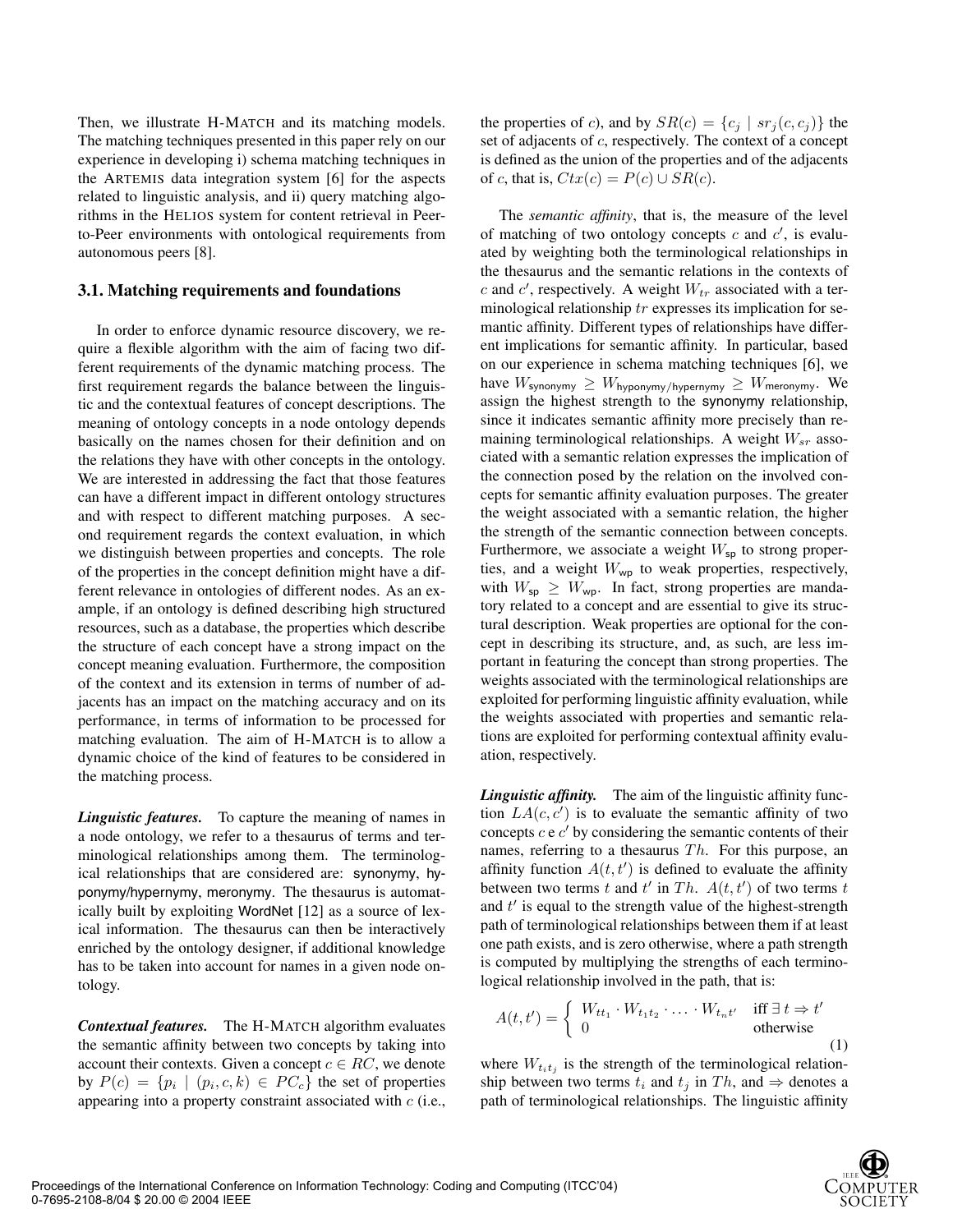$LA(c, c')$  of two concepts *c* and *c*' coincides with the linguistic affinity of their names, that is:

$$
LA(c, c') = A(n_c, n_{c'})
$$
\n<sup>(2)</sup>

where  $n_c$  and  $n_{c'}$  are the names of *c* and *c'*, respectively.

*Contextual affinity.* The aim of the contextual affinity function is to calculate a measure of affinity between concepts based on their contexts. To this purpose, we evaluate the linguistic affinity of properties and adjacents of the considered concepts, as well as the degree of closeness between them. Let  $e \in Ctx(c)$  be an element in the context of *c* and  $e' \in Ctx(c')$  be an element of the context of *c*', respectively. A closeness function *Cl*(*e, e* ) calculates a measure of closeness between elements of two concept contexts (i.e., two properties, two semantic relations, or a semantic relation and a property, respectively). *Cl*(*e, e* ) exploits the weights associated with properties and semantic relations and returns a value in the range [0,1] proportional to the absolute value of the complement of the difference between the weights associated to the elements, that is:

$$
Cl(e, e') = \begin{cases} T(dt_e, dt_{e'}) \cdot (1 - |W_e - W_{e'}|) & \text{iff } e \in P(c), e' \in P(c') \\ 1 - |W_e - W_{e'}| & \text{otherwise} \end{cases}
$$
(3)

where  $dt_e$  and  $dt_{e'}$  are the pre-defined data types of  $e$  and  $e'$ , and  $W_e$  and  $W_{e'}$  are the corresponding weights associated with *e* and *e'*, respectively. The highest value (i.e., 1.0) is obtained when  $e$  and  $e'$  have the same weight. The higher the difference between their weights the lower the closeness value of *e* and *e* . When two properties are compared, the compatibility between their data types is also evaluated by exploiting a pre-defined set  $CR$  of compatibility rules <sup>1</sup>. A compatibility function  $T(dt, dt')$  on two data types  $dt$  and *dt* returns 1 if *dt* and *dt* are compatible according to *CR*, and 0 otherwise.

Closeness values are used to calculate the contextual affinity, using the contextual affinity function  $CA(c, c')$ , which evaluates a matching value *m*(*e, e* ) between each context element  $e \in Ctx(c)$  and each context element  $e' \in Ctx(c')$ . The value  $m(e, e')$  is calculated by composing the linguistic affinity value calculated using (1) and the closeness value calculated using (3), as follows:

$$
m(e, e') = A(n_e, n_{e'}) \cdot Cl(e, e')
$$
 (4)

We denote by  $\overline{m}(e)$  the best-matching value among the matching values obtained for a given element  $e \in Ctx(c)$ 

using  $(4)$ , that is:

$$
\overline{m}(e) = \max(\{m(e, e')\} \mid e' \in Ctx(c')) \tag{5}
$$

The contextual affinity  $CA(c, c')$  is finally calculated as the average of all the best-matching values of each element of  $Ctx(c)$ , that is:

$$
CA(c, c') = \frac{\sum_{i=1}^{n} \overline{m}(e_i)}{n}
$$
 (6)

where  $n = | Ctx(c) |$ .

*Semantic affinity.* The semantic affinity function  $SA(c, c')$  gives a comprehensive value of affinity of two concepts, combining both the linguistic and the contextual affinity values. The problem of dynamically setting the balance between the linguistic and the contextual features of a node ontology in the matching process is addressed by setting a weight  $W_{LA} \in [0,1]$  which measures the degree of the impact of the linguistic affinity in the semantic affinity evaluation process. The semantic affinity  $SA(c, c')$  of two concepts  $c$  and  $c'$  is evaluated as the weighted sum of their linguistic affinity calculated using (2), and then contextual affinity calculated using (6), that is:

$$
SA(c, c') = W_{LA} \cdot LA(c, c') + (1 - W_{LA}) \cdot CA(c, c') \tag{7}
$$

#### **3.2. The** H-MATCH **algorithm**

H-MATCH provides different degrees of flexibility and different matching models to cope with different levels of detail in describing the target resource of interest. H-MATCH can be dynamically configured by setting the impact of the linguistic and the contextual affinity, and by choosing dynamically which part of concept context has to be considered in the matching process. Three different matching models are proposed to configure H-MATCH.

- *Shallow matching.* The shallow matching is adopted to consider only the linguistic information provided by the concept names and by the reference thesaurus. The quality of the semantic affinity evaluation is influenced by the choice of the concept names in the ontology definition. Meaningful and appropriate names will guarantee more appropriate results.
- *Intermediate matching.* The intermediate matching is performed by considering concept names and also concept properties. With this model, we want a more accurate level of matching by taking into account not only the name but also information about the structure of a concept.
- *Deep matching.* The deep matching model considers concept names and the whole context of concepts. The



 ${}^{1}CR$  can be defined like in [6], where we have defined compatibility rules for matching structured data types in the ARTEMIS data integration system.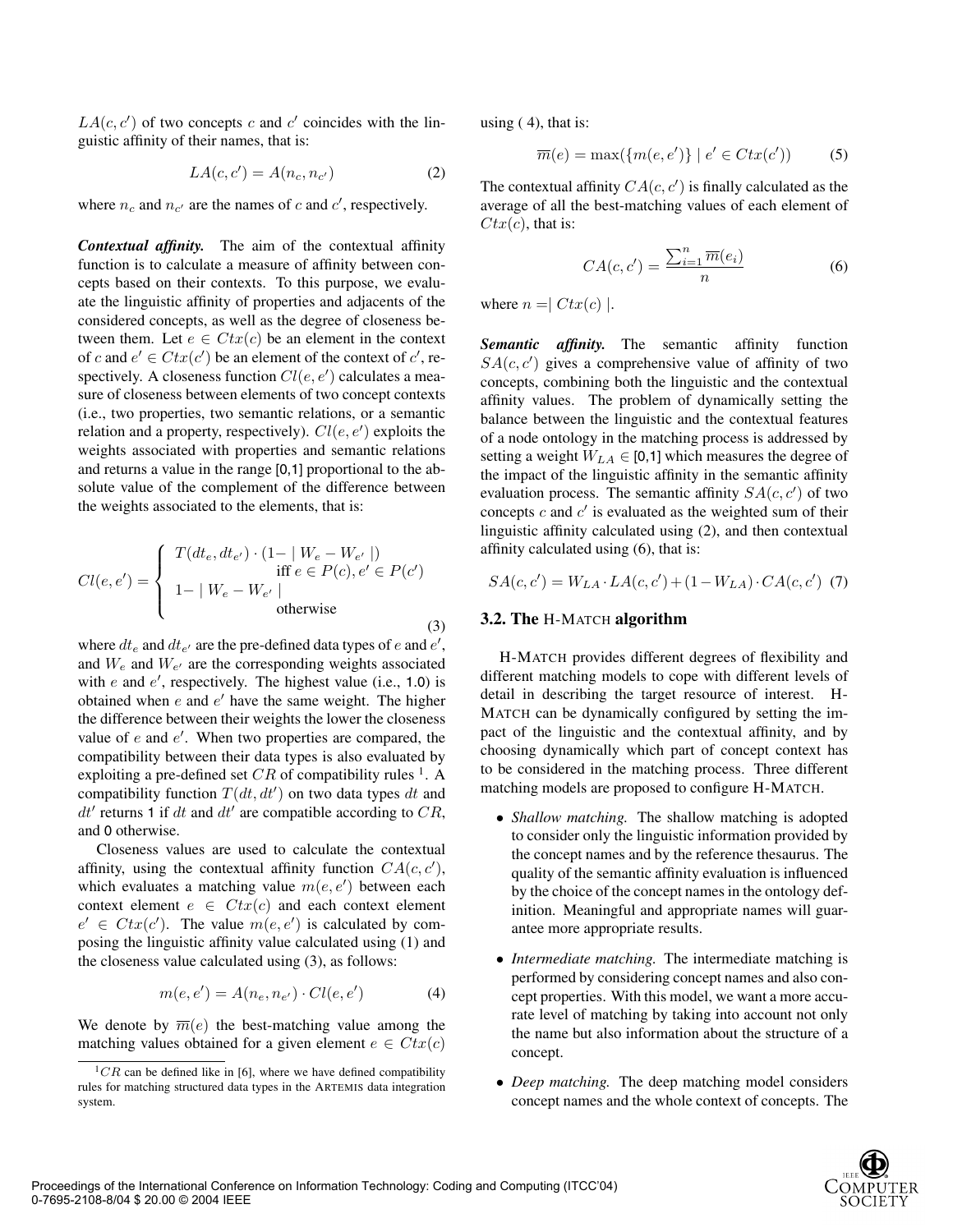deep matching guarantees the highest level of accuracy in the semantic affinity evaluation.

The input of the H-MATCH algorithm is constituted by: two concepts  $c$  and  $c'$ ; the matching model; the value of the weight  $W_{LA}$ . Deep and 0.5 are the default values for the matching model and  $W_{LA}$ , respectively.  $W_{LA} = 0.5$ ensures that the linguistic affinity and the contextual affinity have the same impact in the semantic affinity evaluation. The output of H-MATCH is the semantic affinity value of *c* and *c* , calculated as the weighted sum of their linguistic affinity and contextual affinity. A high level description of the H-MATCH algorithm is shown in Figure 2.

| algorithm | H-MATCH $(c, c', model = "deep", W_{LA} =$          |
|-----------|-----------------------------------------------------|
|           | (0.5)                                               |
| input     | the concepts $c$ and $c'$ , the matching model      |
|           | $\in \{$ shallow; intermediate; deep $\}$ , and the |
|           | weight $W_{LA} \in [0,1]$                           |
| output    | $SA(c, c')$ the semantic affinity value be-         |
|           | tween $c$ and $c'$                                  |
| begin     |                                                     |
| case      | <i>model</i> of                                     |
|           | shallow                                             |
|           | Extract $n_c$ and $n_{c'}$ ;                        |
|           | intermediate                                        |
|           | Extract $n_c$ and $n_{c'}$ and assign proper-       |
|           | ties of $c$ to $Ctx(c)$ and properties of $c'$ to   |
|           | $Ctx(c')$ , respectively;                           |
|           | deep                                                |
|           | Extract $n_c$ and $n_{c'}$ and assign properties    |
|           | and adjacents of c to $Ctx(c)$ and proper-          |
|           | ties and adjacents of $c'$ to $Ctx(c')$ , respec-   |
|           | tively;                                             |
|           | $LA = LA(c, c')$ ;                                  |
|           | $CA = CA(c, c')$ ;                                  |
|           | $SA = W_{LA} \cdot LA + (1 - W_{LA}) \cdot CA$ ;    |
| return    | SA;                                                 |
| end       |                                                     |

#### **Figure 2. The** H-MATCH **algorithm**

The shallow matching is recommended when only resource names can be specified for discovery process. Since it is based only on linguistic information, the shallow matching guarantees better performance than the other two matching models since requires less computation. On the other side, the intermediate and deep models support a finer comparison, and are well suited when a richer description of the target resource can be provided, where in addition to names, also properties and/or relations are known. These latter two models require more computation, but guarantee a more accurate level of matching.

#### **4. Applicability of the proposed approach**

Our approach based on ontologies and matching techniques can be adopted in distributed environments, such as schema-based P2P networks and Grid environments, for resource discovery. In a schema-based P2P network, peers can interact searching for semantically related contents with respect to a target request. We are implementing such an approach in HELIOS, where probe queries can be forwarded in the network with the goal of acquiring data resources and related metadata descriptions from the network. Here, we are developing a semantic routing infrastructure where the information in the network ontology layer is exploited to build an overlay network, enforcing a semantic neighborhood relationship among peers [8]. In a Grid environment, the resource matching problem is affected by the requirement of a resource description agreement. Without such an agreement and considering nodes exposing different kinds of services, our resource discovery approach allows a node N to find nodes which have compatible resource descriptions for a given request. Once compatible resources are discovered and registered trough appropriate location relations, the node N can perform more specific queries in order to exploit their resources, possibly using existing techniques for the resource selection in the Grid, based on property value comparisons [14].

In general, a node N searching for a target resource in the network, submits a request containing an ontological description of the target, according to the reference model described in Section 2. In order to perform the request distribution over the network, suitable communication and routing protocols are employed (e.g., the JXTA framework in P2P networks). Each node compares the incoming request against its ontology, by applying the H-MATCH algorithm. The matching evaluation performed by H-MATCH depends on the expressiveness of the ontological description contained in the request and on the desired level of accuracy (i.e., shallow, intermediate, deep matching).

Replying to the requesting node N, each node returns a list of *candidate resource* descriptions (that is, those which best match the target request using a threshold-based mechanism for filtering), together with their respective matching values. Based on received candidate descriptions and on their matching values, node N selects the relevant resources descriptions to be traced in its ontology. For each relevant resource description, a new concept in the Network Knowledge Layer is created, which describes the sending node which have provided such candidate resource descriptions. In order to maintain information about the nodes where a relevant resource description has been discovered, appropriate ontology concepts and location relations are defined in the node ontology, to trace correspondences between the resource concepts in the Resource Knowledge Layer and

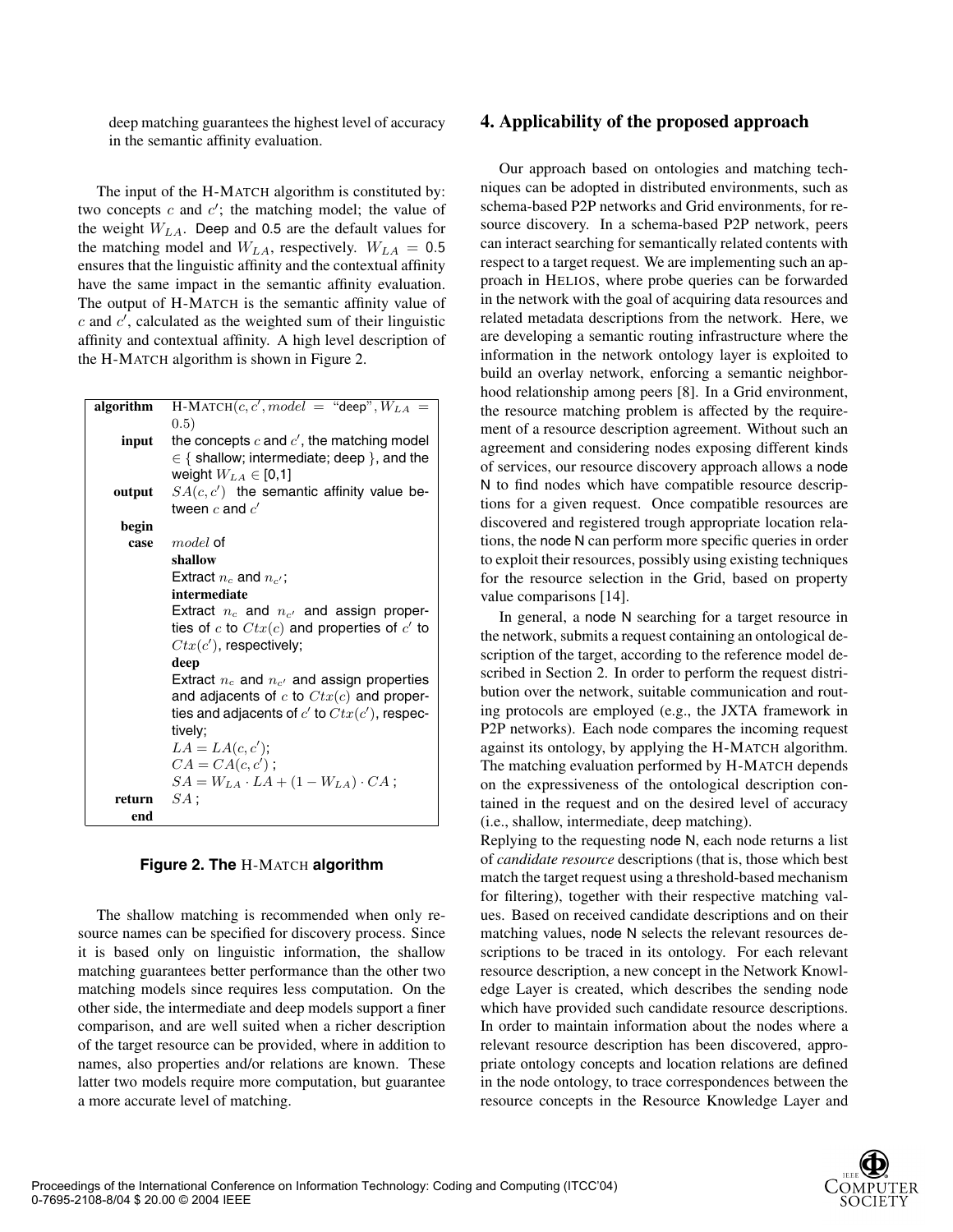the respective network concepts in the Network Knowledge Layer.

**Example of resource discovery.** As an example of resource discovery, we consider a Node A and a Node B, and two portions of their ontologies in the Tourism domain, reported in Figure 3. Ontology of Node A describes data



**Figure 3. Examples of node ontologies**

resources related to accommodation, hotel, and lodge, respectively. Ontology of Node B provides information about lodging and buildings, and, in particular, has a description of the concepts of lodging, building, hotel, and hostel, respectively. Suppose that Node A wants to discover resources matching the target concept hotel of its ontology. For this purpose, it sends a request to Node B, specifying an ontological description of hotel. Node B exploits the H-MATCH algorithm to find the concepts in its ontology that are semantically related to hotel. In Figure 4, we report matching results obtained using the deep, intermediate, and shallow matching models, respectively using the following weights:  $W_{\text{synonymy}} = 1.0$ ;  $W_{\text{hyponymy/hypernymy}} = 0.8$ ;  $W_{\text{meronymy}} = 0.5; W_{\text{sp}} = 1.0; W_{\text{wp}} = 0.5; W_{\text{kind-of}} = 0.8.$ According to all matching models, the hotel concept in the Node B ontology has the highest semantic affinity with the target concept. However, the H-MATCH distinguishes between the two hotel concepts using both the deep and the intermediate model, respectively. This highlights the fact that they have different properties and adjacents, although they have the same name. In addition, the deep and intermediate model results stress the differences among the concept of hostel, which is another kind of accommodation, and the more general concepts of lodging and building. Such a difference is not captured by applying the shallow model alone.

# **5. Related work**

Ontology-based resource discovery is a research problem studied both in schema-based Peer-to-Peer networks and Grid systems.

In the EDUTELLA project [13], a Peer-to-Peer infrastructure for metadata sharing in RDF format is developed. A declarative language derived from RQL is implemented to formalize semantically rich queries allowing nodes to search for similar contents with respect to a target request. In [3] the matching techniques developed in Edamok are described. Edamok is a research project focused on knowledge sharing in Peer-to-Peer systems. Using an algorithm founded on description logics, the knowledge contained in different contexts is analyzed in order to find semantic mappings denoting peers interested in similar concepts. In [10], an RDF(S) metadata model for encoding semantic information is introduced allowing peers to handle heterogeneous views on the domain of interest. Semantically rich queries formalized in the SeRQL Query Language allow peers to localize nodes storing knowledge semantically related to a target concept. In [5] the authors suggest how ontologies describing Grid resources simplify the systematic building of Grid applications. The paper presents a DAML+OIL ontology for the Data Mining domain representing a taxonomic description of data mining tasks, methodologies, algorithm and software. Such an ontology can be searched and browsed in the *knowledge grid* environment by an application designer in order to improve and speed-up the design of distributed data mining applications on the Grid. In [14], the *matchmaker* approach is presented in order to provide a flexible strategy to the resource matching problem in the Grid. Such an approach is based on three ontologies: a *Resource ontology* describing resources expressed through an extended subset of CIM schema, a *Resource Request ontology* containing a request description and a *Policy ontology* describing resource authorization and usage policies. A set of *Matchmaking Rules* are defined in order to improve the effectiveness of the matching process.

**Original contribution of our work.** The H-MATCH algorithm is able to discover the location of compatible resources with respect to a target request, also in heterogeneous environments with lack of agreement on resource descriptions. Without requiring a complete description of re-